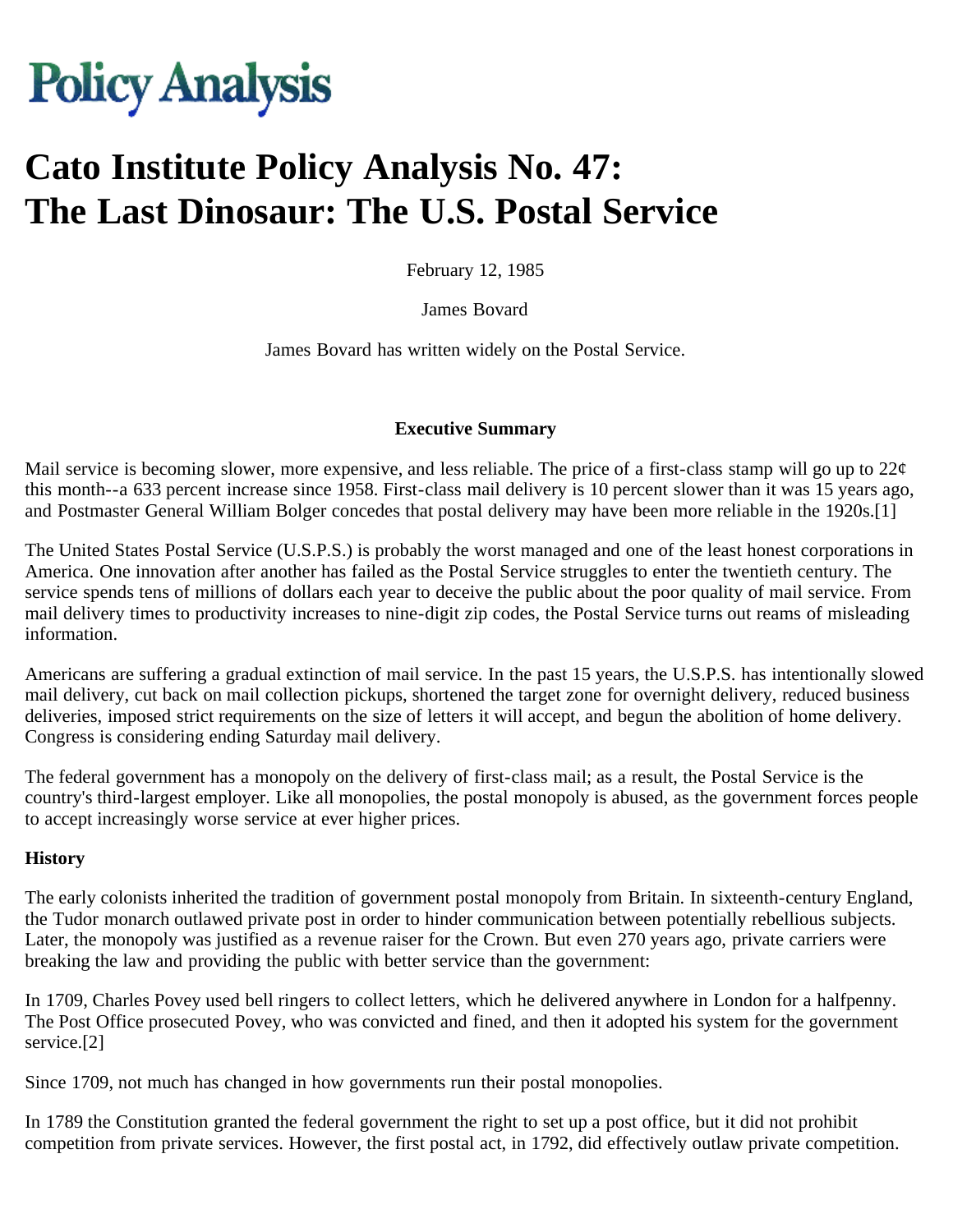The first postage rates were extremely high, as Congress tried to force easterners to subsidize the more expensive service to outlying settlements on the western frontier. As the Postal Service's official history notes, "Until 1851, the cost of sending a single sheet letter 40 miles was either 6› or 8›. When the letter traveled over 400 miles, it cost 25›. These prices doubled, tripled, or quadrupled with each additional sheet."[3] In 1843, "it cost 18 1/2› to send a letter from New York City to Troy, New York, but only 12 1/2› to send a barrel of flour the same distance."[4] The government charged 25› to deliver a letter from Philadelphia to New York.

Henry Wells (later of Wells-Fargo fame) entered the market, charged 6› a letter, and delivered faster.[5] In the Boston area alone, over a hundred private express companies carried the mail. Private companies delivered letters directly to addressees' homes, while the government still required people to pick up their mail at the nearest post office.

As private business flourished, government postal revenues declined. The postmaster general admitted in 1843 that many people thought the government's monopoly was "odious," but insisted that it had to be preserved for the good of the country.[6] In 1845, Congress tightened the laws prohibiting competition and increased the penalties for violators. In 1851, Congress lowered postal rates and began providing a direct subsidy for postal operations.

Even though the Post Office received high subsidies from the Treasury to provide mail service to outlying regions, service was still slow, doubtful, and limited. As Carl Scheele noted in his Short History of the Mail Service:

While the government provided mail service on "principal routes," the express companies offered supplemental and rival service. . . . As the adventurous miners moved over the hills and mountains, the express operators followed quickly to maintain service between the camps and isolated towns and the nearest post office. [7]

And although the Post Office claimed to deliver mail between Missouri and California in 24 days, actual delivery often took months. As the Los Angeles Star editorialized in 1853:

Can someone tell us what has become of the U.S. mail for this section of the world? Some four weeks has passed since it arrived here. The mail rider comes and goes regularly enough, but the mail bags do not. One time he says the mail is landed in San Diego; another time there was so much of it the donkey could not bring it, and he sent it to San Pedro on the steamer--which carried it to San Francisco. Thus, it goes wandering up and down the ocean.[8]

In March 1860, William H. Russell and two partners formed the Central Overland California and Pike's Peak Express Company. Russell had repeatedly tried to gain government backing to set up a 2000-mile express mail route from St. Joseph, Missouri, to Sacramento, California, but Congress was not interested. Russell and partners set up relay stations, hired "young, skinny, wiry fellows not over 18... willing to risk death daily" (as the newspaper help-wanted ad declared), and quickly narrowed the communication gap between east and west. The first privately carried Pony Express route delivered the mail between St. Joseph and Sacramento in 10 1/2 days--less than half the time of the Post Office's route. It took the Post Office over a year to admit that the Pony Express had a better idea and to begin contracting with the private company to expedite government mail.[9]

Though legal penalties increased, private carriers continued passing up their Post Office counterparts for the rest of the century. As journalist Patrick Cox reports:

The August 1875 cover of Harper's new monthly magazine showed an illegal carrier galloping down a country road, tipping his hat to a smiling farmer as federal agents race to arrest him for carrying mail. Arrested carriers of that period were immediately bailed out by citizens, and most juries refused to find them guilty.[10]

In 1896, the Post Office initiated rural free delivery. Until that time, farmers had had to travel to town to pick up their mail. Rural congressmen controlled Congress, and providing constituents free mail service was seen as an excellent vote-buyer.

In 1912, rural congressmen pushed through a bill that got the government into the parcel business. Although the United Parcel Service (UPS) and many other express companies were already providing parcel service, rural residents were anxious to find a way to avoid paying the full cost of parcel delivery to sparsely populated regions. Postal subsidies had previously been justified as helping to diffuse knowledge and spread civilization, but this argument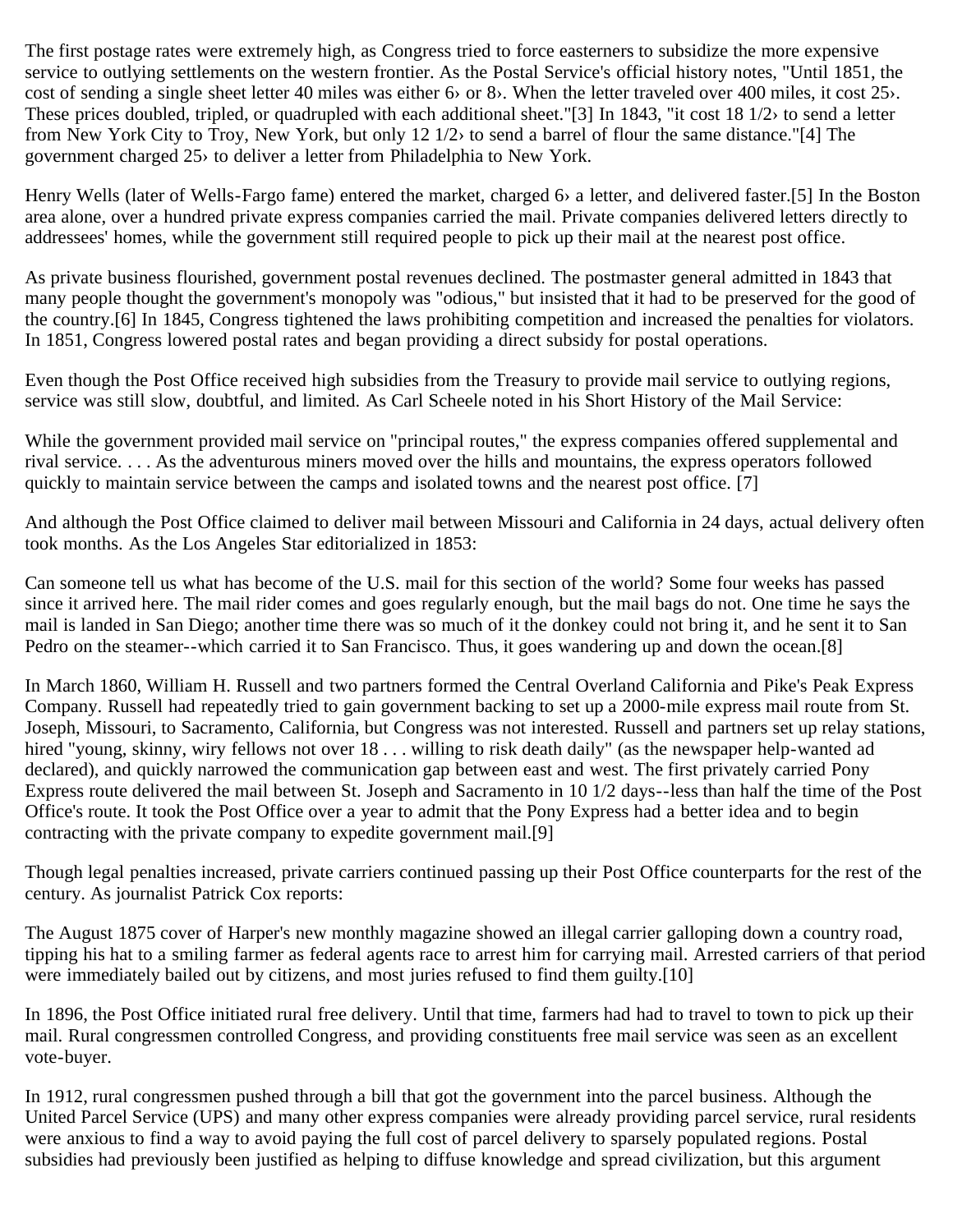provided little justification for government underwriting of shipping costs for Montgomery Ward undergarments.

In recent years, the Postal Service has faced repeated challenges from more competent private companies and has responded with one legal counterattack after another.

In 1971, a federal district court prohibited a private firm from carrying Christmas cards in Oklahoma on the basis that the plaintiffs, a postal employees union, suffered "significant loss of work time, overtime, employment benefits. . and morale." The court concluded that private delivery of Christmas cards would be a "widespread public nuisance." The result was that the public suffered slower service and higher costs to support postal workers' "morale."[11]

In 1976 in New York, a pack of Cub Scouts tried to raise money by delivering Christmas cards: Postal Service lawyers ordered them to stop, and threatened the ten-year-olds with a \$76,500 fine. A New York Times editorial regretted that the Postal Service's carriers were not as fast as its lawyers.[12]

In 1978, the P.H. Brennan Hand Delivery Service offered same-day delivery of mail in Rochester, New York, for 10› a piece; the Postal Service could not guarantee overnight delivery even for 15›. The Brennan Service operated during snowstorms (when the Postal Service did not even try to deliver), never lost a letter, and never had a complaint. When U.S.P.S. attorneys closed in on the Brennans, Rochester lawyers provided them with a free legal defense. But the Postal Service persuaded a judge to issue a "cease and desist" order on account of the "threat to postal revenues."[13]

For 200 years, the Postal Service has been playing a game of catch-up with its illegal competition. Throughout its history, U.S.P.S. has upgraded service or cut rates only after some private company came along and did a better job. Were it not for its competition, the Postal Service might still be charging by the page and requiring citizens to come to the post office to send and pick up mail.

#### **The Postal Service versus the Twentieth Century**

The U.S.P.S. still delivers mail roughly the same way it was delivered in ancient Greece, when Herodotus coined the phrase, "Neither snow, nor rain, not heat, nor gloom of night stays these couriers from the swift completion of their appointed rounds." The service downplays this motto these days since a few inches of snow or a frowning schnauzer can stop delivery for days. As postal expert John Haldi has concluded:

Despite the many advances in . . . mechanized handling technology, the Post Office's chief accomplishment over the last 200 years has been limited to the introduction of durable, lightweight, colored nylon bags for use with airmail.[141

In 1970, after a nearly complete breakdown of mail service in the 1960s, the Post Office was changed from a cabinet department to a pseudo-independent corporation and renamed the Postal Service. The main effect of this change was that congressmen could no longer appoint local postmasters and rural carriers directly, and thus had to devise new ways to pay off some of their political supporters. The Nixon administration promised that the change would depoliticize mail delivery and place the new corporation on a businesslike footing. But the U.S.P.S. retained the postal monopoly and thus had no strong incentive to provide good service. Both wages and postage rates quickly soared out of control.

Instead of concentrating on what most concerned the public--reliable letter delivery--the new Postal Service decided to go after its competition in the only area where private competition was legal, parcel post. Why? Because the service was taking a beating.

Between 1951 and 1974, the volume of parcels handled by the Postal Service fell over 50 percent, while the volume handled by UPS soared. U.S.P.S. vowed to close the gap by spending a billion dollars for 21 huge centralized bulkmail centers. A billion dollars in taxpayers' money was spent so that a government corporation could try to take away business from a private company.

The Postal Service was desperate. A 1974 internal survey found that the service damaged half the parcels marked "fragile" that it carried.[15] A newspaper reported "the case of a woman who reacted strongly when the postal clerk slammed a stamp on her fragile cookies, whereupon the clerk had the woman arrested and the cookies sent to the bomb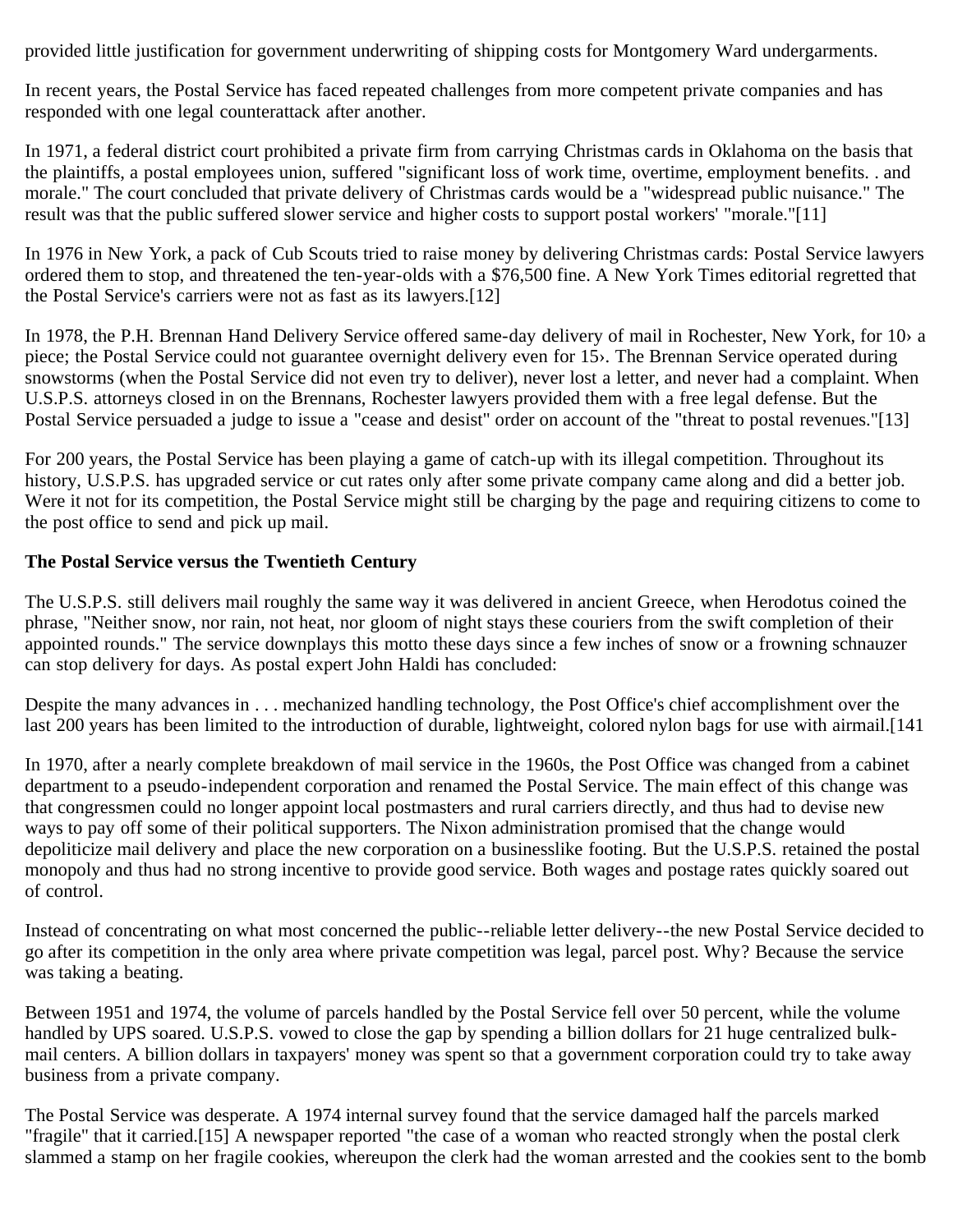squad." Postmaster General Klassen conceded that the Postal Service damaged five times as many packages as UPS.[16] Clerks in the New York Post Office were told not to throw fragile packages more than five feet.[17]

But the new bulk-mail centers were a disaster. The General Accounting Office (GAO) reported that a parcel "mailed the 103 miles from Pensacola to Panama City, Florida, will travel 1536 miles through New Orleans, Memphis, and Jacksonville." A billion dollars was spent to slow down parcel delivery.[18]

Moreover, the new system was still inhospitable to packages. The motto of employees at the Washington bulk-mail center in 1978 was "You mail 'em, we maul 'em."[19] The mechanical conveyor belts used in the centers included a drop of up to four feet for packages--while UPS managed to sort and deliver packages with no drops. In Memphis, parcels got mixed in with trash and were sent to the dump. The New York bulk-mail center had 26 employees working full time rewrapping packages torn up or damaged by the machines. A GAO spot check in Chicago found over 3 million mangled, misplaced, or otherwise incapacitated packages and letters.[20]

Eleven years after the first bulk-mail center opened, the Postal Service is further behind UPS than ever. UPS now carries 70 percent of all parcels, and the Postal Service is losing more ground each year. The Washington Post reported that postmaster generals in the early 1970s were aware from the beginning that the new system would not do what it promised, but they were "intent on showing visible improvement in the form of bricks and mortar."[21] The postmaster generals were more interested in building huge monuments to U.S.P.S. than in providing the public with better service.

The next panacea that seized the postal management's imagination was electronic mail, or "ECOM" (electronic computer-originated mail). Private experts predict that, by the year 2000, 80 percent of all first-mail will be moved electronically. GAO estimates that increasing use of electronic mail could reduce postal employment by two-thirds by the year 2000.[22] U.S.P.S. began looking into electronic mail in 1977, and by 1979 it was considering banning all private electronic mail.[23] (This is typical of the service's prejudice against progress-- in the 1890s, the Post Office declared it illegal for anyone to send letters through pneumatic tubes under or along city streets.) The Federal Communications Commission (FCC) and Postal Rate Commission refused to allow U.S.P.S. to extend its monopoly, however, so the service was stuck with competing in the electronic mail marketplace.

Federal law prohibits the Postal Service from cross- subsidizing mail classes, that is, from overcharging first- class (or other) mail users to subsidize other classes. But ECOM was heavily subsidized: in its first year of operation, the service charged 26> a letter and lost \$5.25 a letter; in 1983, U.S.P.S. still lost \$1.25 per letter.

The House Government Operations Committee concluded, "The Postal Service deliberately manipulates the release of information about ECOM in order to make ECOM appear to be more successful than it really is."[24] ECOM predicted its initial volume would be about 400,000 letters a week, but only 15,000-- barely 3 percent--showed up. The service predicted 50 million letters for ECOM in 1983, but again, only 15 million--30 percent--were sent. When ECOM began, the Postal Service claimed that it would be self-sufficient almost from the start; later, it predicted that ECOM's costs would not be covered until 1987. As communications expert Michael Cavanagh put it, "There's just no way this can be characterized as anything else than an abysmal failure." Rep. Glenn English, chairman of the Government Operations Committee, concluded that ECOM "certainly looks like a turkey and it gobbles like a turkey."[25]

According to the Washington Post, 70 percent of ECOM's mail at its peak came from an auto advertiser in Detroit. As Cavanagh notes, "They've kept the rates down to attract business, but instead they've attracted junk."

Most commentators also criticize ECOM's inherent shoddiness. Though the message is beamed electronically to one of 25 post office receiving stations, it can still take two days or more to deliver the message afterwards--straight from the space age to the stone age. There is no guarantee that ECOM will deliver faster than regular mail. Letters are printed on cheap paper with no heading, and the print is of such poor quality that it is difficult to read compared with that of a normal letter.[26] The Postal Service recently announced that it will soon shut down ECOM and it is now looking for a private buyer to take the albatross off its hands.

The ECOM debacle was exceeded only by INTELPOST, the Postal Service's international electronic mail venture. In 1980, U.S.P.S. launched a high-speed facsimile copy service to provide instant copies between continents. On April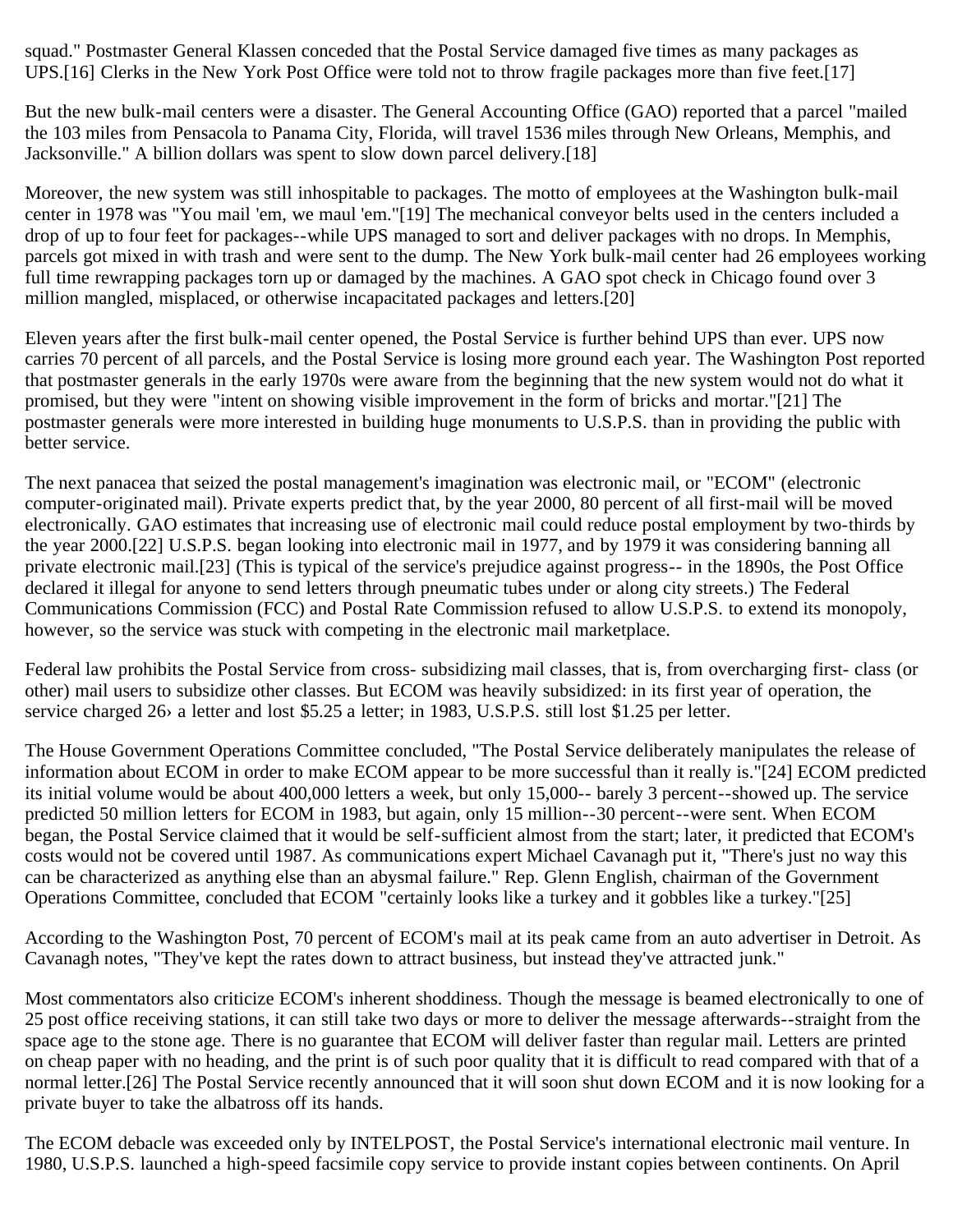11, 1984, the House Committee on Government Operations reported:

INTELPOST has been a complete failure. The Postal Service has spent over six million dollars in the development and operation of INTELPOST. Gross revenue during more than three years of operation through the end of fiscal 1983 has been less than sixty thousand dollars. The total number of pages transmitted from the U.S. during this period was less than twelve thousand.[27]

These results were especially disappointing since the Postal service had made a "conservative" estimate of \$42 million in revenue and 20 million pages transmitted in 1984 alone. The service totally misjudged the market and provided an unreliable service to boot. As the House report concluded:

The most serious aspect of the failure of INTELPOST is the inability of the Postal Service to demonstrate competence in planning, implementing, and marketing electronic services in a competitive and unregulated environment.[28]

The nine-digit zip is another U.S.P.S. effort to move mail delivery into the modern era. But "ZIP  $+4$ " (the latest euphemism) would be not only confusing, but unnecessary. There are only about 85 million mailing addresses in the United States. With an eight-digit zip, each address could still have its own zip-code number with plenty of blanks left over.

The new zips will likely turn out badly for both the service and its customers. The House Government Operations Committee made clear that

in an effort to still opposition to and gain support for its plan to lengthen zip codes to nine digits . . the Postal Service has repeatedly overstated and misrepresented the benefits that might accrue to it."[29]

Postal officials hid a six-to-eight-year negative cash flow and failed to admit that incentives to use longer zips would probably be insufficient.

The Postal Service predicted that 11 billion pieces of mail would have nine-digit zips by 1984; preliminary estimates show that less than 1 billion business main users, the prime group the service expects to use the new zips, actually did. Despite harsh criticism from the Congress to delay implementing the system, the Postal Service has already invested \$900 million into  $ZIP + 4$  and is moving full steam ahead.

The U.S.P.S. promises that the new system will be strictly voluntary. But that is the same thing the Post Office said when the five-digit zip code was introduced in 1963. Five years later, the Post Office announced that zip codes were mandatory on all business mail.

Postal Service innovation efforts have an almost unbroken record of-failure. The postal bureaucracy has repeatedly obscured costs, exaggerated benefits, and proven incapable of learning from its mistakes. The more "high-tech" our society becomes, the more archaic the Postal Service will be.

### **Declining Service. . .**

In 1976, the New York Times editorialized that the level of mail service in New York City would be barely acceptable for Albania.[30] The Times's editorial drew a sharp rebuke from the Albanian ambassador.[31]

Mail service has been deteriorating for decades. Up until 1950, residences received mail delivery twice a day.[32] But as budget crises occurred, the routine solution was to further cut back service to the public.

In 1960, the Post Office's Annual Report announced "the ultimate objective of next-day delivery of first-class mail anywhere in the United States."[33] But official standards for overnight delivery were lowered in the late 1960s, trimming the target zone from statewide to convenient local areas covered by local mail-sorting centers. Current standards applaud three-day delivery for mail traveling 600 miles--as if it were a fine thing for a letter to require 72 hours to travel what a person can drive in 10 hours or fly in 1 hour. By today's official standards six-day delivery for coast-to-coast mail is acceptable. In 1981, Sen. Steve Syms pitted the Pony Express against the U.S. mail: A woman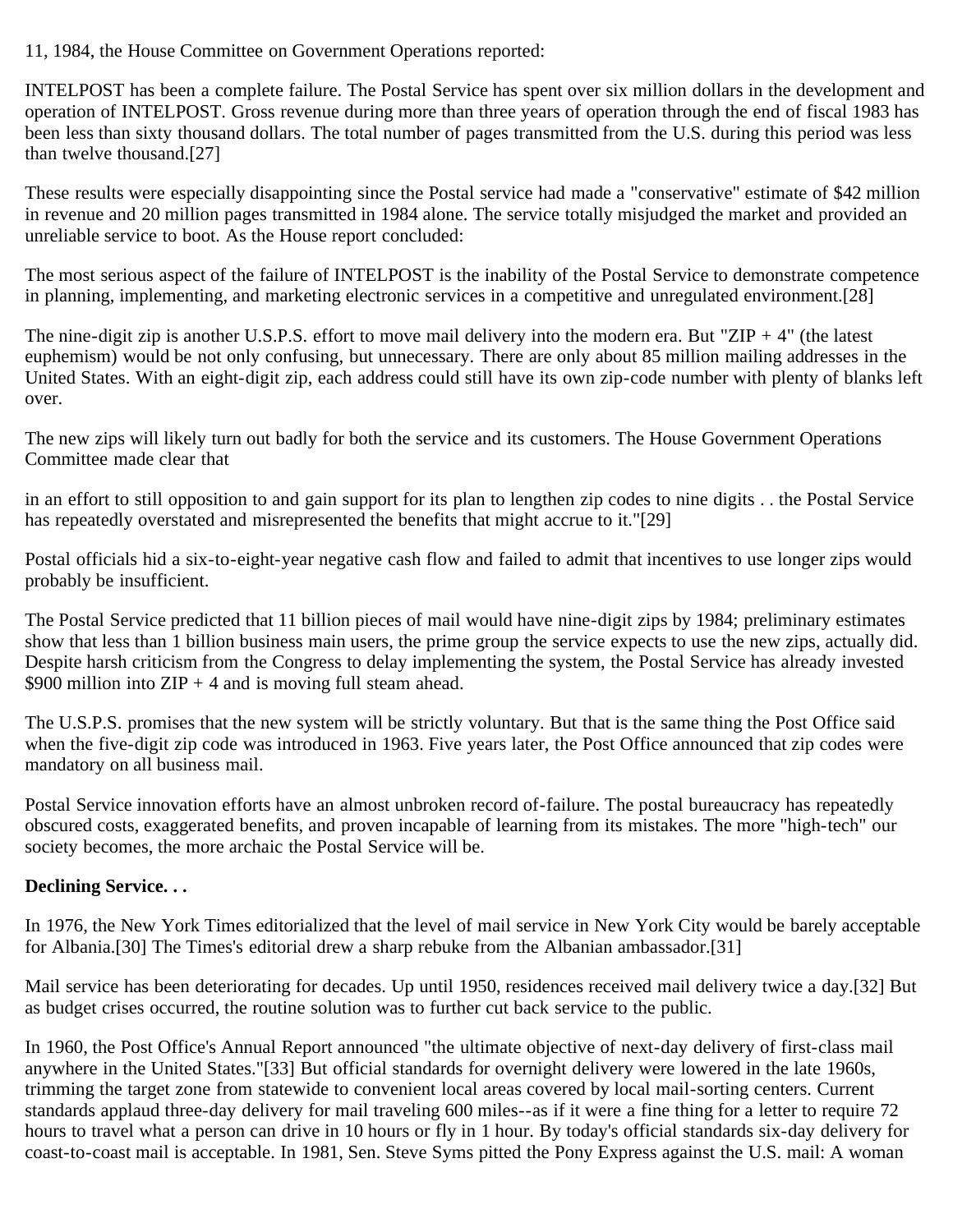on horseback delivered a letter from Washington, D.C., to Harper's Ferry, West Virginia, in less than 9 hours--while the Postal Service took 3 days.[34]

According to U.S.P.S. records, it takes 10 percent longer now to deliver a first-class letter than it did 16 years ago, an average of 1.65 days now versus 1.50 days in 1969.[35] The slow-down stems partially from a 1969 high-level postal meeting decision "to no longer strive for overnight mail delivery and to keep this a secret from Congress and the public."[36] The service reduced the number of night shifts for preparing incoming air mail for next-day delivery. U.S.P.S. pays a 10 percent bonus for night pay--so, to save a few dollars, a full day was added delivery time.

There is no good reason why a letter mailed in Washington, D.C., in the morning cannot be delivered the next day in Los Angeles; there is no reason why mail has to move so much slower than people. The Washington Post reported that U.S.P.S. considered cutting its costs by educating the public not to expect "prompt" service.[37] According to one high-level congressional official, Postmaster General Bolger said at a 1980 Postal Board of Governors meeting that postal service was probably about as good as it would ever be and suggested that U.S.P.S. consider lowering its delivery standards to make itself look better. (The service claims that no transcripts exist of the Governors' meeting.)

U.S.P.S. lies to the public about the speed of mail service, boasting that 95 percent of local mail is delivered next day. Private studies make a laughingstock of this claim. In New York City in 1983, the Society of Association Executives conducted a test mailing of 363 letters within Manhattan. Only 152 letters arrived the next day, and 57 took 3 days or longer.[38] The Miami News conducted a mail test in November 1983 and found that 35 percent of letters mailed arrived late, taking 7 days to get from New York and Washington, D.C., to Miami.[39] Rep. Bill Green conducted a mail check in his New York district and found that only 44 percent of intra-Manhattan mail was delivered overnight; and 10 of his 300 test letters simply vanished into the postal abyss. A 1981 Doubleday  $\&$  Co. test found that 8 percent of third-class mail is never delivered and never returned to mailers.[40] A 1983 Doubleday test found that 10 percent of Spiegel catalogs were lost in transit and that almost 20 percent of a discount-coupon mail test were missing in action.[41]

The Postal Service spends over \$4 million a year on tests designed to provide biased results. During the 1970s, delivery test letters were clearly marked, and postal clerks were ordered to look for them and give them expedited treatment.[42] A 1975 GAO report found that test scores were jiggled by postal supervisors who knew that their promotions depended on the "good' scores.[43] The Washington Post reported that postal clerks would be called into supervisors' offices if a high percentage of recorded mail was late and told to change the reports. A clerk admitted to the Post, "The standard procedure is to disregard late mail."[44] In Detroit, GAO found that late mail was deliberately removed from delivery units before the test began in order to improve overnight delivery scores.[45]

U.S.P.S. uses a different delivery scoring system now: a check of the postmarks of random letters in designated post offices. But the system is still rigged. Post offices are notified of the test day a month in advance to give them plenty of time to get ready. The current system measures only the time between a letter's postmark and its arrival at the post office from which the carrier will deliver the letter. A GAO study found that 10 percent of letters had the wrong postmark date, and another 3 percent had no postmark date at all.[46] If a letter is picked up late and postmarked the following day, it is counted as delivered on time. And, if the carrier fails to deliver the letter on the day it arrives at his post office, it is still counted as being on time. Test scores are still open to manipulation at several points as well. The Postal Service refused to allow me to observe an Origin-Destination Information System test being carried out or to talk with clerks involved in the text. A press officer claimed that it was important to keep test methodology secret to prevent it from being abused. But since the service publishes publicly available booklets on ODIS methodology, that rationale seems hardly convincing.

Not only is the mail moving slower, it is also not going as far. Mail delivery to residence doorsteps was abolished in 1978 for new homes and is gradually being phased out for older homes as well. Now the Postal Service is imposing a new mail delivery system, delivering mail to central locations--"cluster boxes"--and requiring people to come a half mile or more to pick it up.

In Dickinson, North Dakota, the local post office recently sent out notices reading, "Your Postal Service is upgrading the mail delivery in your area. . . . Your area is privileged to be one of the first in the upper midwest to receive this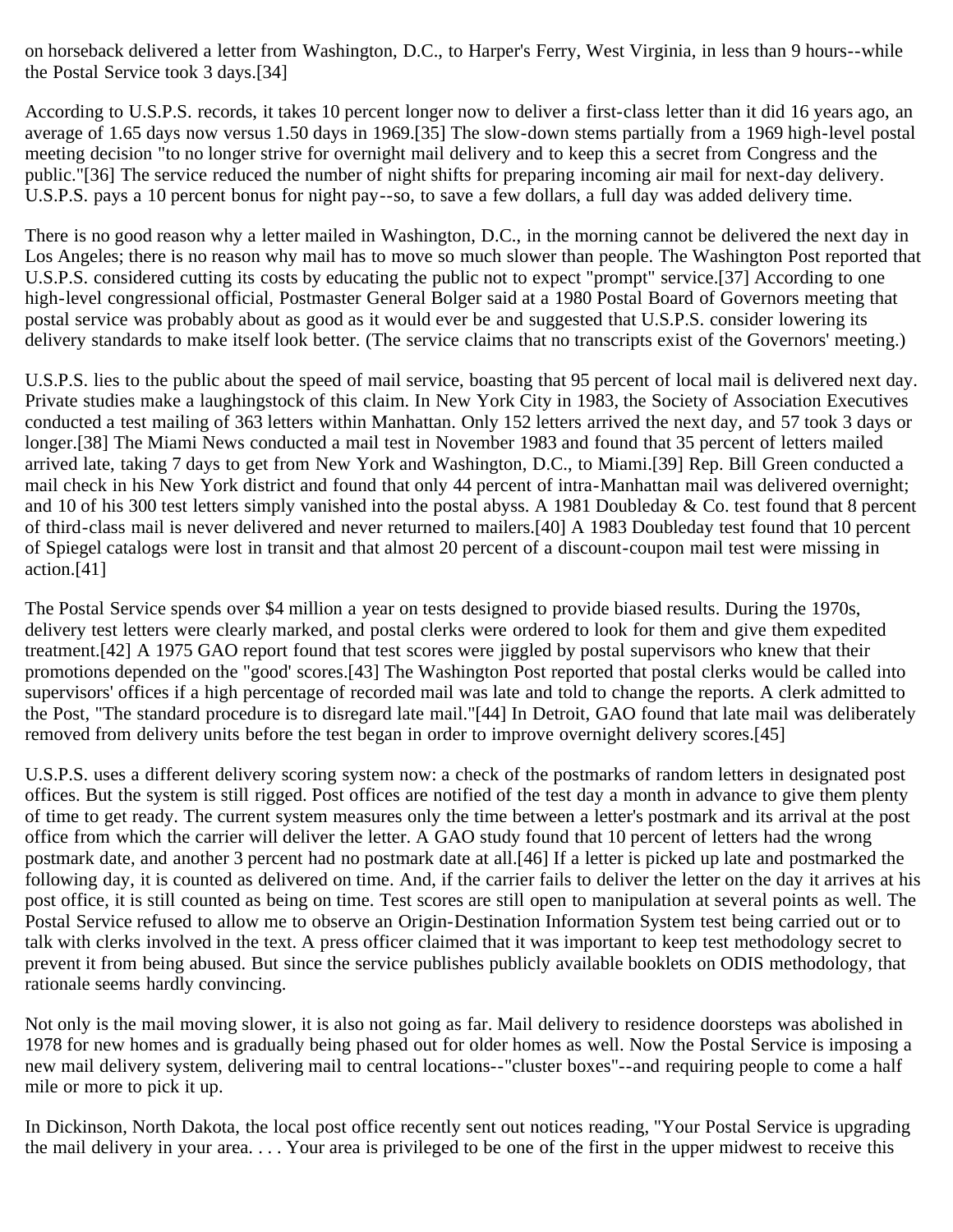service. . . . Each customer involved will benefit." In Eugene, Oregon, the local postmaster announced, "It's a new concept, whereby neighborhoods can have beautiful, attractive boxes, free of charge. . . . It's one of the new innovative ways that the Post Office has of serving the American people with better Postal Service."[47] The city of Greece, New York, adopted a resolution requesting U.S.P.S. to limit its use of cluster boxes. Postal Service lawyers replied that the supremacy clause of the Constitution gave them authority to disregard a city ordinance.[48]

The Postal Service claims that it is instituting the cluster box reform voluntarily, only at the request of residents. But Wilbur S. Wood, president of the National Rural Letter Carriers Association, says:

There exists a serious gap between USPS policy rhetoric and delivery services reality. Cluster box mail delivery is being aggressively and willfully implemented, retroactively, in rural areas throughout the nation. . . . Rural carriers have been systematically subjected to verbal harassment from Postal Service managers and unjust disciplinary proceedings for notifying rural residents of their rights as postal patrons.[49]

Wood declared that the cutbacks were leading to a "system that will deliver your mail only halfway to your house."[50]

Vincent Sombretto, president of the National Association of Letter Carriers, notes that a disproportionate number of cluster box conversions are occurring in housing projects. The poor are being singled out for cuts in service even though they get no break in the cost of postage.[51] Citizens have rallied to protest the new boxes in neighborhoods and trailer parks around the country. In Maryville, Tennessee, residents in one neighborhood who refused to surrender home delivery and sign up for cluster boxes were told that their mail would be temporarily held at the post office, where they could go and collect it.

J. W. Hammock, service manager of the Corpus Christi, Texas, Post Office, declared, "People don't require mail on their doorstep. In the future, we will be providing only this kind of delivery service [cluster boxes]."[52] Postmaster J. N. Campbell of Virginia Beach, Virginia, agrees: "The old days of mail being taken to your home are coming to an end. Efficiency is first in our minds."[53] The Postal Service figures to save \$26 a year (or 9› a day) per house by ending home delivery.[54]

The cluster boxes themselves are pathetic specimens. The locks break easily, are easily vandalized, freeze shut in cold weather--and individual patron keys often fit six or seven different boxes in a cluster. The Postal Service promised that clustering would decrease vandalism. But with boxes now far away and out of sight, it is easy for thieves to pry off the backplate and rob 12 boxes at once. Cluster boxes are less convenient for mail than regular boxes. An average-size book will not fit into the compartment; thus, instead of receiving packages at home, a recipient has to tromp down to the post office and wait in line.

And so, barely a hundred years after the Post Office was forced by private competition to institute free city delivery, U.S.P.S is rolling back the clock in the name of "efficiency" and abolishing home delivery.

#### **. . . And Soaring Rates**

First class rates will rise to 22› this month--a 633 percent jump since 1958. First-class-mail users have borne the brunt of postal rate hikes--because U.S.P.S. has a monopoly and can charge as much as it pleases. From 1971 to 1981, while first-class rates soared 233 percent, parcel post rates increased only 95 percent.

The Postal Service insists that first-class users are not being overcharged to subsidize Frederick's of Hollywood and other advertisers. But according to one U.S.P.S. study, first-class mail provides 68 percent more revenue than its attributable cost, while second-class mail provides 2 percent less than its cost.[55] In the early 1970s, six internal Postal Service audits concluded that first-class users were being over-charged to subsidize other classes.[56] The chief administrative judge of the Postal Rate Commission concluded, "The Postal Service has become a tax-collecting agency collecting money from first-class mailers to distribute to other favored classes."[57]

In its latest rate-hike proposal, U.S.P.S. proposed increasing first-class rates 15 percent while cutting the rate for the first pound of parcel post almost 3 percent. The perpound rate for second-class mail delivered outside the county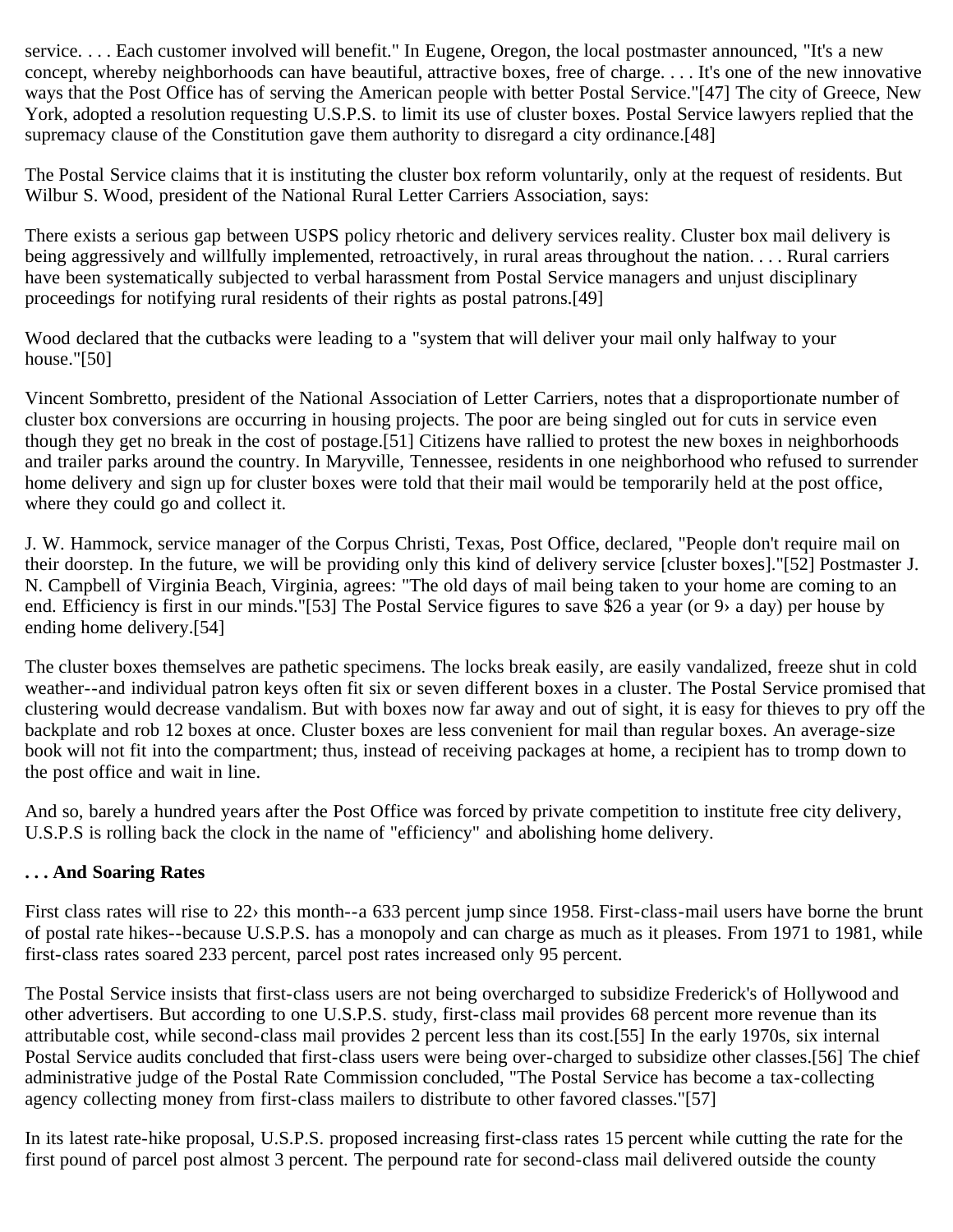would be cut up to 25 percent. The rate for third-class single letters would rise only 5.6 percent--less than the rate of inflation. The rate for the first two pounds of Express Mail-- where the Postal Service faces fierce competition--would remain unchanged. The service's rate case--its explanation for these anomalies--was 10,000 pages long. This is understandable because it is difficult to explain why rising wage costs make it more expensive to deliver first-class mail, cheaper to deliver parcel post, and have no effect on Express Mail costs.

First-class mail revenue also goes to subsidize nonprofit mailers. The nonprofit mailing category was originally created for charities, hospitals, and the ilk; now, plush magazines and political diatribes receive taxpayer subsidies. Smithsonian magazine gets cheap mailing privileges for lavish Mercedes Benz and diamond ads. Mother Jones and Reason set up foundations to secure government subsidies for political messages.

Postage rates are skyrocketing because postal wages have long been out of control. Postal workers are an aristocracy of labor--the "highest paid semi-skilled workers in the world," according to Postal Rate Commissioner John Crutcher.[58] The average postal worker earns over \$28,000 in pay and perks. In Manchester, New Hampshire, U.S.P.S. pays starting clerks \$20,991 per year plus benefits, while local private companies start clerks at \$8,000 or \$9,000.[59] The service pays its janitors an average hourly wage of \$10.89 plus benefits, while the privately contracted janitors who sweep post office floors receive only \$4.44.[60] In Washington, D.C., private couriers race around the city for \$6 an hour while postal carriers put in their time and get paid \$13 an hour. Postal Rate Commissioner Crutcher reported seeing a private mail-sorting operation in Connecticut, paying workers \$5 or \$6 an hour, that had higher productivity than any post office he'd ever seen.

Postal workers have fringe-benefit packages that make the private sector green with envy. The average postal worker gets 23 paid vacation days a years, 9 paid holidays, 13 sick days, a fully paid life insurance policy, 75 percent-paid health and medical insurance coverage, a generous taxpayer-financed pension, and a guaranteed lifetime job. Yet, even with all these benefits, the GAO found that up to a third of all postal workers have "attendance problems"--that is, they don't show up for work often enough. In three cities GAO surveyed, employees missed an average of 50 work days a year.[61]

High postal salaries are complemented by little incentive to produce. Federal Express won awards for its 1982 ads showing an anxious customer fretting while two old postal clerks chatted about pension plans instead of serving him. Once a worker is hired and on the job a year, it is difficult to fire him.

The Postal Service claims its high wages are justified because its workers are so productive. Postmaster General Bolger recently announced, "Our productivity is up 40% from 1970. . . . Over the past five years, we've increased productivity by at least 3 percent annually." But since 1970, the service has lost over half of its higher-paying parcel mail and has acquired vast amounts of presorted mail--mail sorted by the mailer, who thereby receives a discount of up to 3› per item. U.S.P.S. concocts its productivity gains by dividing the number of letters and parcels by the number of workers--disregarding the fact that current mail pays less and is easier to handle than previously carried mail. Twenty-five percent of all mail is now presorted. The customer does the Postal Service's work and so enables the postmaster general to claim amazing productivity gains. Postal Rate Commissioner Crutcher complained in 1983, "It's a Disneyland situation where increasing loss of high-paying parcel business enhances productivity figures. The Postal Service maintains no productivity measures worth of the name." According to Crutcher, accurate productivity measures were developed in 1960, but the service discarded them in its quest to "avoid accountability."[62]

Not only does U.S.P.S. want to preserve its monopoly, but it is also striving to drive private operators out of business. In 1974, the service expanded its definition of a letter--the legal basis of the monopoly--to include intracorporate communications, blueprints, computer tapes, credit cards, fishing licenses. . . . The Postal Rate Commission's public counsel said the Postal Service's goal is to "gather under its exclusive domain nearly all mailable material."[63] The official definition of a letter now reads: "a message directed to a specific person or address and recorded in or on a tangible object."[64] Under this definition, the service could assess postage on a belly dancer sent to a Capitol Hill party with a congressman's name iced on her belly.

U.S.P.S. also recently tightened its prohibition against the private use of postal boxes. Even though a person's post box is his property and is attached to his house, the Postal Service prohibits access to it by private carriers or others and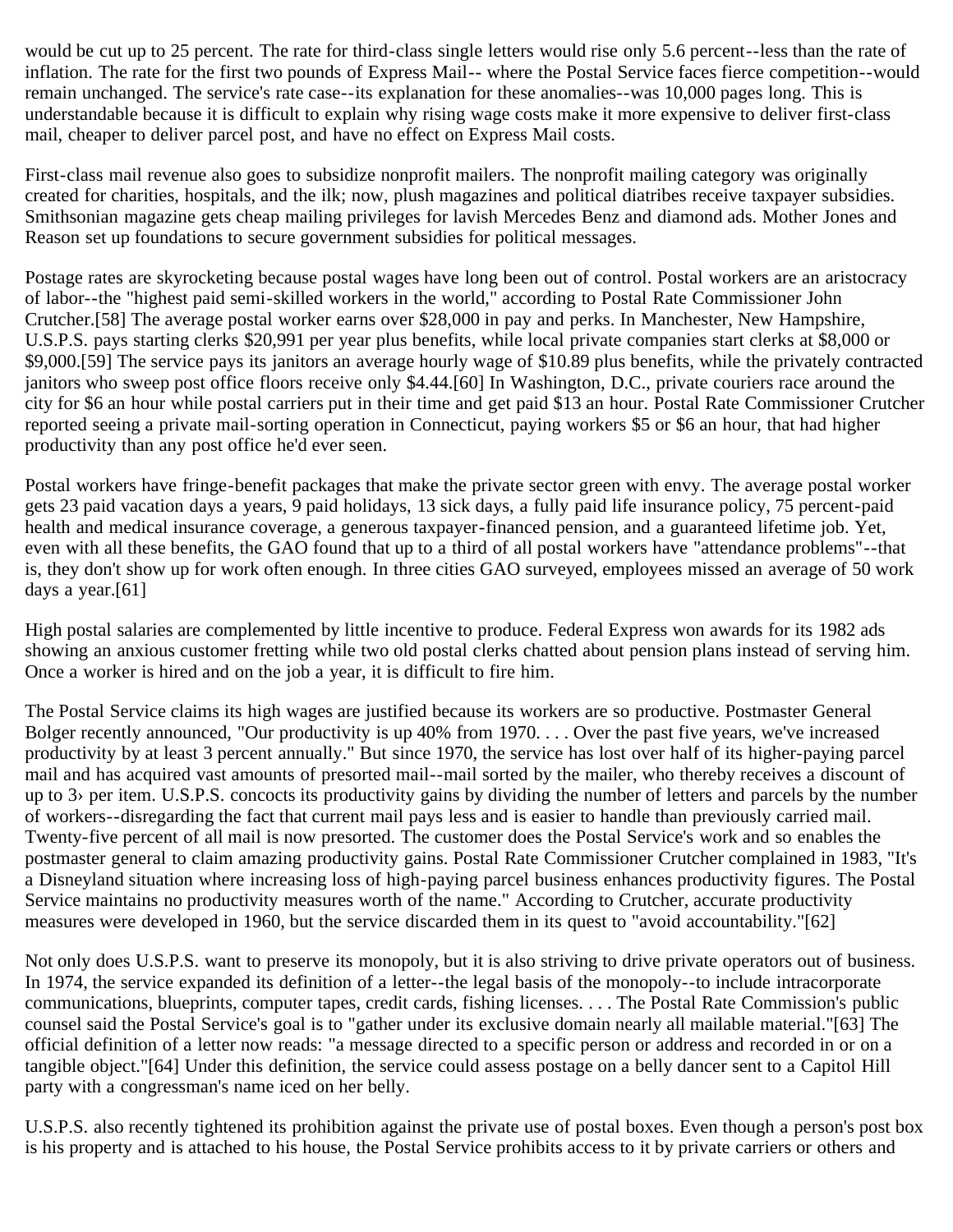seizes any letters, notices, or paraphernalia it finds in them. The service routinely seizes privately delivered magazines and returns them to the publisher months later--after charging the private carrier for postage.

The Postal Service also harasses its legal competition with creative interpretations of the Private Express Statutes, the laws defining the monopoly. Throughout the 1970s, U.S.P.S. attempted to charge the United Parcel Service because advertising material was included in parcels UPS delivered. After U.S.P.S. began its own Express Service, it considered outlawing all other special delivery services and tried to intimidate its competitors. In New York, U.S.P.S. tore open 40 Federal Express invoices prior to their delivery to the customer. Postal inspectors visited Federal Express customers and warned them that they were committing a federal crime by using the private service. Then, a week or two later, postal marketing agents tried to sign up frightened mailers for U.S.P.S.'s own so-called Express Service.[65] Since the U.S.P.S. Express Service does not deliver to many locations in the United States, postal agents often tried to hijack customers they could not serve.

Besides, the U.S.P.S. Express Service is widely perceived as unreliable. I recently interviewed a carrier who was delivering delinquent Express Mail to my residence, and he admitted that over 70 percent of his Express packets were already late. Government agencies are Federal Express's biggest customers. A Federal Express spokesman summed it up: "We sell peace of mind."[66]

Why Not the Best?

Postal officials are creative in explaining why private citizens should be fined \$500 and sent to prison for six months for providing better mail service than the government. Chairman Robert Hardesty of the Postal Board of Governors warned in 1982 that curtailing the postal monopoly would be "costly to our taxpayers, chaotic to our systems of commerce and communication, and corrosive to the fabric of our democracy."[67] Hardesty claimed that outlawing private letter delivery was the cost of preserving individual liberty.

But many experts fail to see the need for government bureaucrats to have sole domain over the transportation of small envelopes. James C. Miller III, chairman of the Federal Trade Commission, supports the abolition of the monopoly and the legalization of private mail service.[68] Assistant Secretary of

Commerce Bernard J. Wunder, Jr., agrees: "I'm aware of no factual basis for retention of the Private Express Statute."[69]

The Postal Service says that if competition is allowed, cream skimming will occur as private carriers take over the most profitable routes. But this is a confession that many people are currently being overcharged. U.S.P.S. claims that rural delivery will be too expensive if competition is allowed. But UPS delivers 25 percent of its packages to rural destinations and makes a profit doing so. A Minnesota firm makes a profit delivering advertising to rural homes. Besides, rural delivery costs account for only about \$1 billion of the Postal Service's \$25 billion budget.[70]

Postal Governor Hardesty warns that the monopoly is necessary to preserve "universal letter delivery at uniform rates."[71] But if it costs more to phone across country than across town, why shouldn't it cost more to send a letter across country? There is no moral imperative for charging equal rates for inequal service. Rural residents could pay a surcharge for home delivery, the same way city residents pay a surcharge for firewood and fresh vegetables.

The Postal Service claims to need the entire current mail volume to maintain service. But a 1977 Justice Department study found "little, if any evidence . . . that [Postal Service] operations demonstrate pervasive declining average costs per units of production to scale."[72] It is not inherently cheaper to have one organization carry 110 billion pieces of mail than to have many organizations carry portions of that 110 billion. If U.S.P.S. were right in its claim that carrying more mail increases postal efficiency, then service would be best in big cities and worst in small towns--but the reverse tends to be true. U.S.P.S. studies show that worker productivity in big city post offices is up to 50 percent less than productivity in small post offices.[73]

Postal officials claim that private carriers cannot ensure the inviolability of the mail. But neither can U.S.P.S. During the 1970s, the CIA routinely opened Americans' letters to catch up on Aunt Martha's doings. The Postal Service recently gave the Pentagon permission to open servicemen's mail to search for drugs. It was only a couple decades ago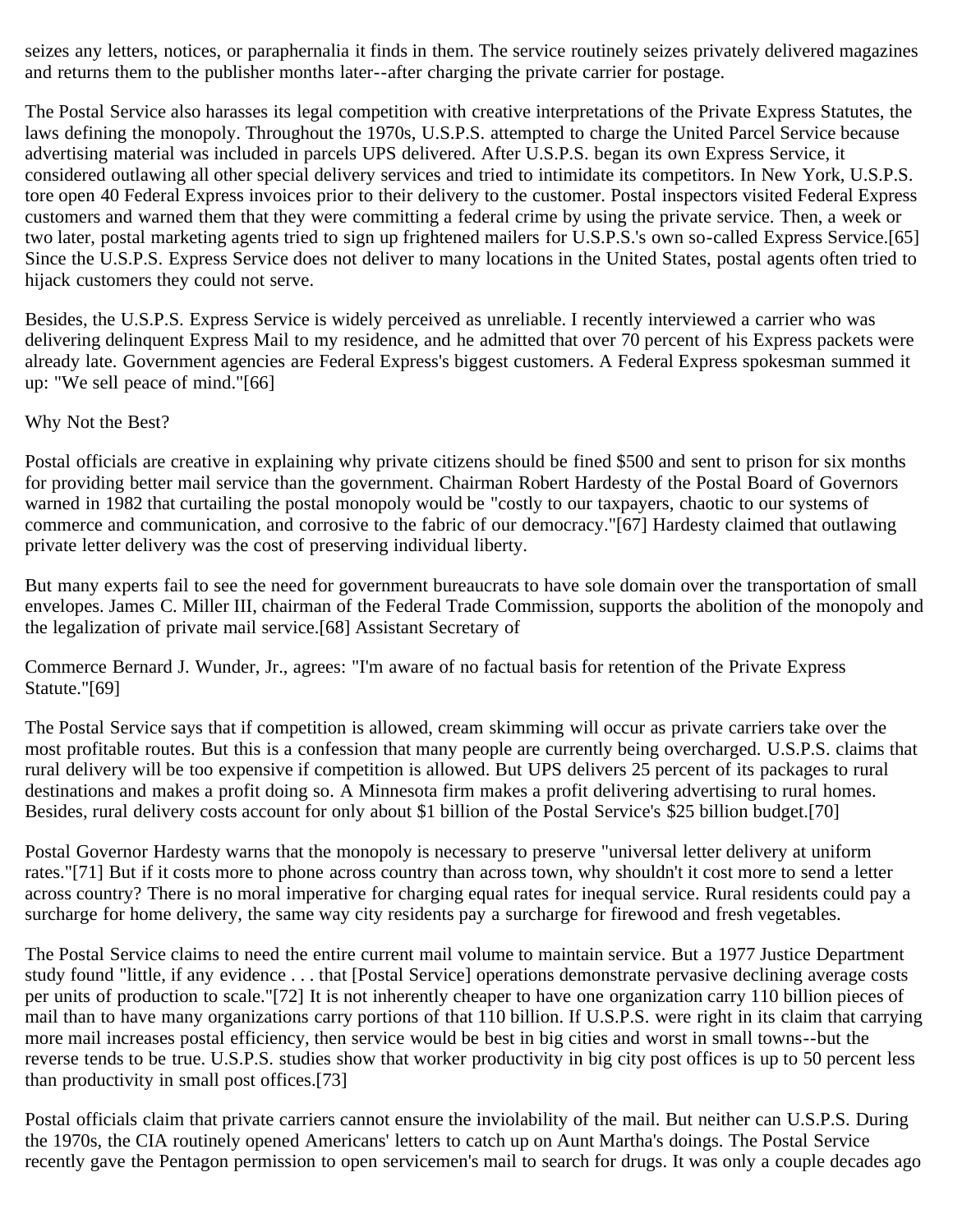that the Post Office refused to deliver Henry Miller's novels, claiming they were indecent. In 1982, the Postal Service banned from the mails a booklet called Stale Food vs. Fresh Food, by the National Health Federation, claiming that its conclusions conflicted with the weight of scientific opinion.[74] But allowing U.S.P.S. to be a judge of scientific opinion is like appointing the Marx Brothers judges of national culture. In 1983, the Postal Service tried to prohibit a condom manufacturer from advertising by mail, but was overruled by the Supreme Court.

U.S.P.S. invasion of privacy and disregard for the mail entrusted to it extends also to postal employees. In Asheville, North Carolina, a carrier was suspended for dumping 25 pieces of mail in an outhouse to avoid delivering them. In Longmont, Colorado, a postal worker was recently convicted for \$319,000 mail theft.[75] In Baltimore, two postal employees were recently sentenced for eating cookies from a package they were supposed to be delivering.[76] No doubt private carriers would occasionally abuse the mail, but probably no more so than what already occurs with postal workers. And if a private carrier were judged untrustworthy, the company would lose business to other companies that were trustworthy.

No amount of tinkering will solve the postal problem. For 15 years, postal officials have warned us that allowing competition would mean worse service at higher prices. And for 15 years, service has deteriorated while rates have soared. Since we're already getting the adverse side effects, we have nothing to lose by trying competition. The ideal solution is to open the floodgates to private competition. There is no excuse for nationalizing the transport of small envelopes. In 200 years, government has yet to reveal a genius for the task. As long as the mail is carried by a tenured bureaucracy with no incentive to move quickly, service will continue to be slow, expensive, and doubtful.

But if politicians can't stand the thought of free competition, the least they can do is tolerate a more efficient, cheaper provision of services. Just because the government allegedly is responsible for the mail doesn't mean that government employees must personally impede delivery. If Congress will not repeal the monopoly, the U.S. Postal Service should contract with private companies to sort and deliver America's mail .

The Postal Service already contracts with 4,800 private carriers to deliver mail in rural areas. According to John C. Maraney of the National Star Route Mail Carriers Association, the use of private carriers saves up to two-thirds the usual costs for rural areas.[77] James Knight of the service's Transportation, Procurement, and Policy Division concedes that private carriers do as good a job as U.S.P.S. carriers--and for one-third less cost.[78] Labor costs account for 84 percent of the Postal Service's \$25 billion budget; contracting out could save \$12 billion a year and allow the resurrection of the 15› stamp.

It would a small step from private contracting to open competition. Once politicians and the public see the success and savings from private contracting, the mystique of the government mail monopoly would quickly dissipate. And the monopoly

survives on mystique alone, since there are no good economic or social reasons for such pervasive restraint of trade. It should not be a federal crime to provide better service than the government.

#### FOOTNOTES

[1] The U.S. Postal Service: Can It Deliver? (Washington: American Enterprise Institute, 1978), p. 19.

[2] John Haldi, Postal Monopoly: An Assessment of the Private Express Statutes (Washington: American Enterprise Institute, 1974), p. 5.

[3] History of the U.S. Postal Service, 1775-1982 (Washington U.S. Postal Service, 1983), p. 3.

[4] The Future of Mail Delivery (Washington: Joint Economic Committee, June 18 , 1982 ), p. 12.

[5] George L. Priest, "The History of the Postal Monopoly in the U.S.," Journal of Law and Economics (1975):51.

[6] Haldi, p. 9.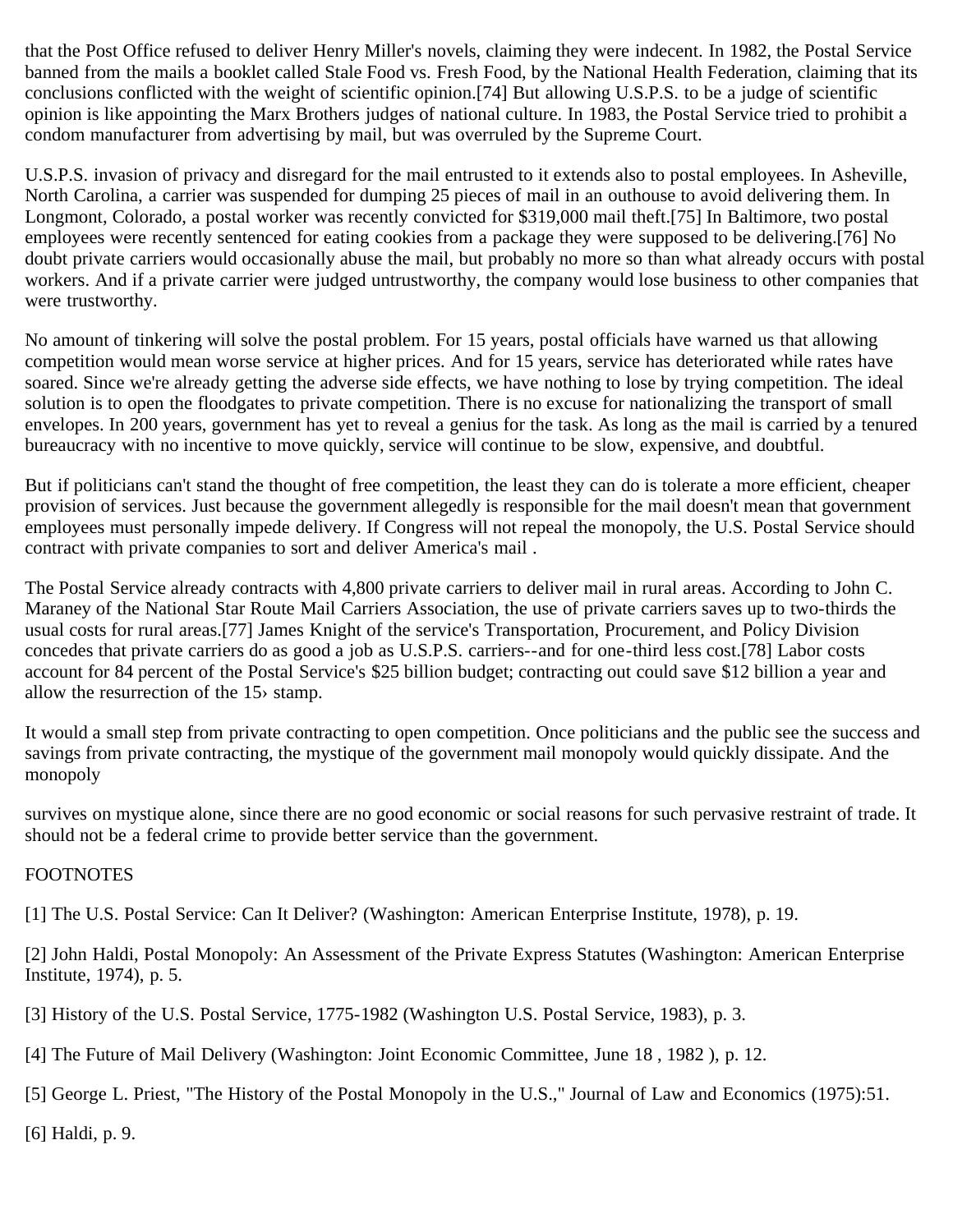[7] Carl Scheele, A Short History of the Mail Service (Washington: Smithsonian Institution Press, 1970), p. 83.

[8] U.S. Postal Service, p. 3.

[9] Ibid., p. 4.

[10] USA Today, November 10, 1983.

[11] James Bovard, "Postal Monopoly Only Fuels Inflation," Chicago Tribune, April 28, 1980.

[12] "Postal Disservice," Inquiry, February 21, 1981.

[13] The Future of Mail Delivery, p. 135.

[14] Haldi, p. 47.

[15] Washington Post, June 10, 1974.

[16] Haldi, p. 35.

[17] Washington Post, June 11, 1974.

[18] Ibid.

[19] Washington Post, February 27, 1979.

[20] Washington Post, June 11, 1974.

[21] Ibid.

[22] Implications of Electronic Mail and Message Systems for the U.S. Postal Service, (Washington: Congressional Office of Technology Assessment, 1982), p. 1.

[23] The Future of Mail Delivery, p. 37.

[24] Postal Service Electronic Mail: The Price Isn't Right (Washington: House Government Operations Committee, October 1, 1982), p. 3.

[25] Washington Post, December 4, 1983.

[26] Ibid.

[27] INTELPOST: A Postal Service Failure in International Electronic Mail, (Washington: House Government Operations Committee, April 11, 1984), p. 1.

[28] Ibid., p. 9.

[29] The Nine-Digit Zip Code: More Numbers, Less Savings (Washinton: House Government Operations Committee), p. i.

[30] New York Times, April 3, 1976.

[31] New York Times, April 15, 1976.

[32] U.S. Postal Service, p. 6.

[33] Annual Report (Washington: U.S. Post Office, 1960), p. 35.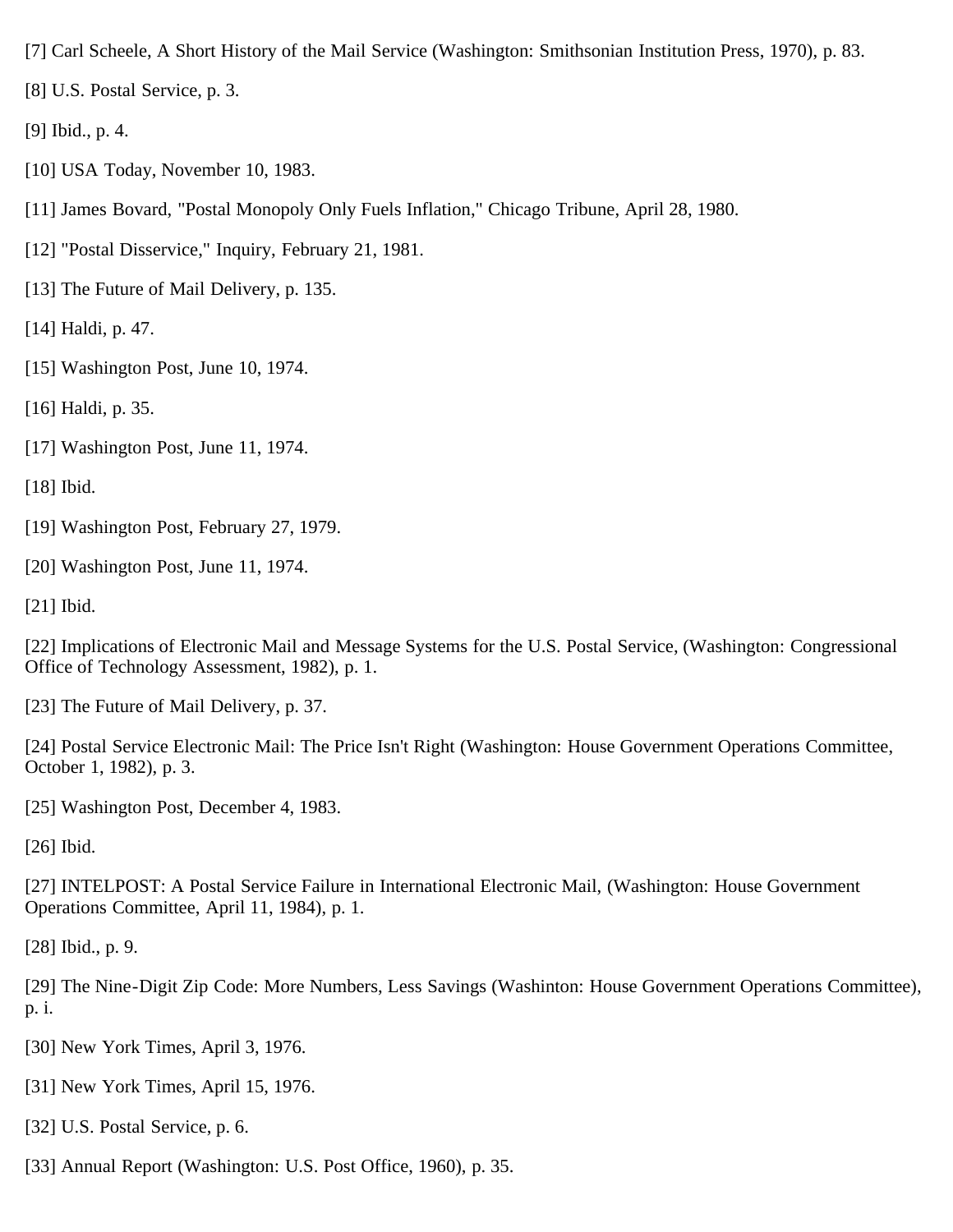[34] The Future of Mail Delivery, p. 125.

[35] Origin-Destination Information System Quarterly Reports (Washington: U.S. Postal Service, Fall 1969 and Summer 1982).

[36] Washington Post, June 10, 1974.

[37] Ibid.

- [38] New York Times, December 24, 1983.
- [39] Miami Mews, November 17, 1983.
- [40] Doubleday & Co., "Bulk-Third Class Delivery Test," September-October 1981, p. 3.

Page 20

- [41] Doubleday & Co., "Bulk-Third Class Delivery Test," March-April 1983.
- [42] Washington Post, June 12, 1974.

[43] System for Measuring Mail Delivery Performance--Its Accuracy and Limits (Washington: General Accounting Office, October 17, 1975).

- [44] Washington Post, June 11, 1974.
- [45] System for Measuring.
- [46] Mail Delivery Problems in Montana (Washington: General Accounting Office, June 24, 1982).

[47] Postal Service Moves Toward Centralized Mail Deliver (Washington: House Government Operations Committee, March 15, 1983), p. 48.

- [48] Ibid., p. 183.
- [49] Ibid., p. 39.
- [50] Ibid.
- [51] Ibid., p. 68.
- [52] Ibid., p. 305.
- [53] Virginia Pilot, December 19, 1983.
- [54] Post Office Moves Toward Centralized Mail Delivery, p. 84.

[55] Effectiveness of the Postal Reorganization Act of 1971 (Washington: House Government Operations Committee, December 1, 1981), p. 79.

- [56] Washington Post, June 11, 1974.
- [57] U.S. Postal Rate Commission, Docket R 74-1, Vol. 1, p. 13.
- [58] John Crutcher, Speech before the Commonwealth Club of California, San Francisco, August 26, 1983.